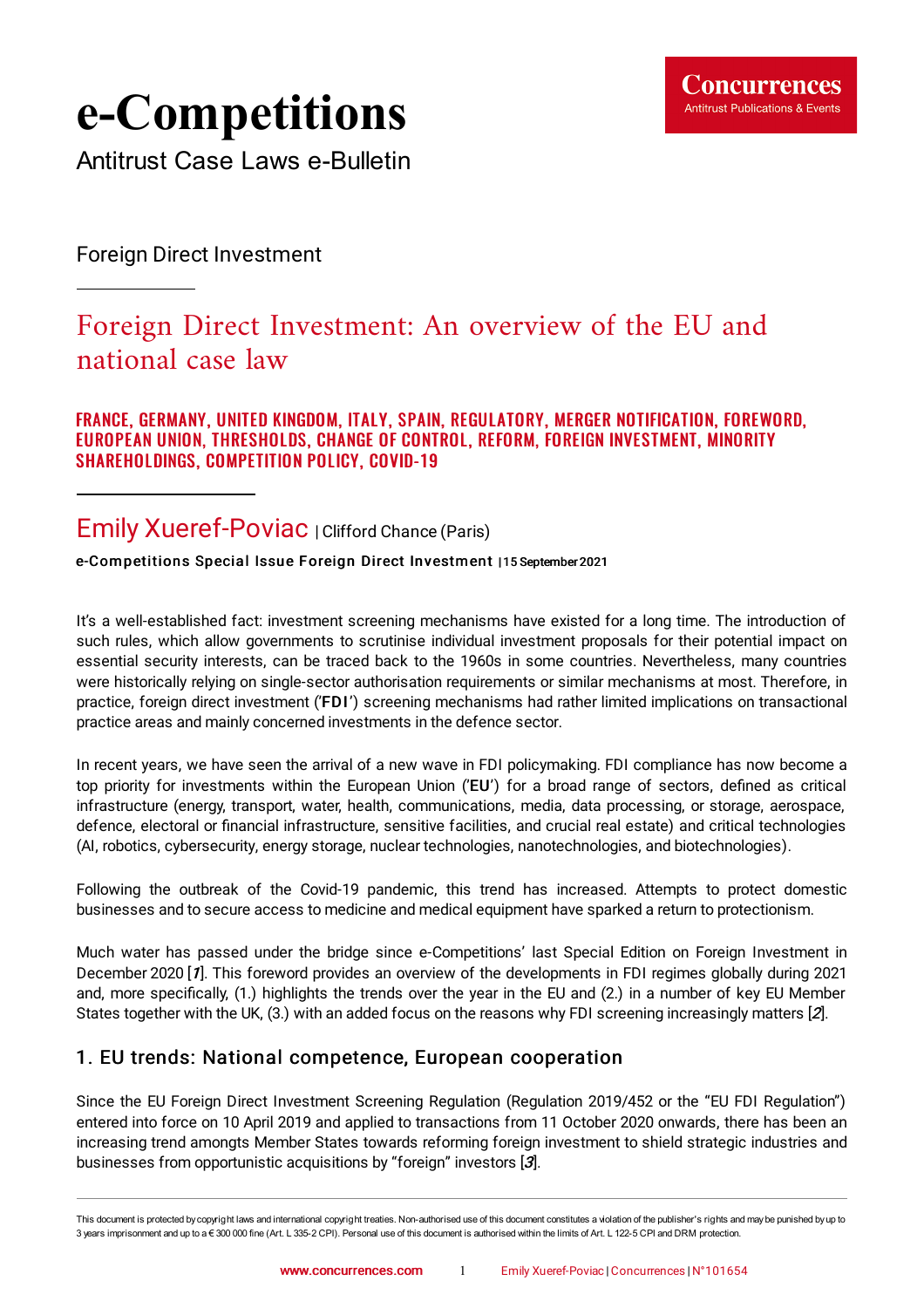The power to screen FDI remains firmly in the hands of national authorities, nevertheless the EU FDI Regulation establishes a framework for screening foreign investment by EU Member States. The EU FDI Regulation allows the European Commission to review certain investments of 'Union interest' (though the Commission has no direct power to block investments under the FDI Regulation) and to issue a non-binding opinion to the Member State in which the investment is intended to be made.

Whilst the Covid-19 pandemic has intensified consideration of this issue, there had already been a move by national governments to tighten foreign investment controls prior to the global outbreak. As a matter of fact, the list of EU Members States with no FDI screening mechanism has been decreasing rapidly over the last few years. At the time of writing, eighteen EU Member States plus the UK are reported to have screening mechanisms in place [[4](#page-5-1)], with a further four Member States considering measures [[5](#page-5-2)]. A minority of four other Member States neither have, nor have any plans to implement an FDI screening regime [[6](#page-5-3)].

<span id="page-1-2"></span><span id="page-1-1"></span><span id="page-1-0"></span>While the power to screen FDI remains firmly in the hands of national authorities, the EU FDI Regulation establishes a framework for the screening of foreign investment by EU Member States. The EU FDI Regulation allows the European Commission to review certain investments of 'Union interest' (though the Commission has no direct power to block investments under the FDI Regulation) and to issue a non-binding opinion to the Member State in which the investment is intended to be made.

This obligation to exchange information is part of the cooperation mechanism established under Regulation 2019/452 but is subject to strict rules on confidentiality as it concerns the security or public order of one or more Member States or the functioning of an EU project or program relevant for the security of the EU as a whole. Screening undertaken by the Member States is indeed confidential and the EU cooperation mechanism, therefore, respects the same rules. Lack of confidentiality would make it difficult to share sensitive information which is essential for meaningful cooperation. Therefore, the Commission does not publicly disclose any information be it related to individual FDI transactions or to the screening of any FDI transaction nor to any opinion issued on any given FDI transaction. However, the Commission intends to publish an annual report about the implementation of the Regulation, which will be based on annual reports submitted by the Member States to the Commission. The first annual report is expected to be adopted after the summer of 2021.

This focus on "coordination and cooperation" between Member States is of paramount importance as it sets the minimum standards for national regimes and likely heralds an increasingly harmonized and robust screening of FDI in the EU.

<span id="page-1-3"></span>The European FDI cooperation mechanism is also relying on a standard-form template that Member States are encouraged to use when notifying an FDI under the cooperation mechanism [[7](#page-5-4)]. Published in April 2021 after six months' experience, the European Commission, at the initiative of DG TRADE, has developed this template notification form aimed at gathering relevant, specific and targeted information. The purpose of the form is to enable a faster assessment by the Commission and Member States under the cooperation mechanism of whether an FDI undergoing screening is likely to affect security or public order in at least one other Member State. In practice, it allows the other 26 Member States and the European Commission, when receiving and examining a notification pursuant to said cooperation mechanism, to obtain standardised information to assess the impact on their security and public order and on programs and projects of Union interest for the European Commission.

The logic behind this form is that by upgrading the quality of information within the cooperation mechanism, one speeds up its examination by the remaining 26 Member States and the European Commission and enables the notifying Member State to finalise its investigation without delay.

This document is protected by copyright laws and international copyright treaties. Non-authorised use of this document constitutes a violation of the publisher's rights and maybe punished byup to 3 years imprisonment and up to a € 300 000 fine (Art. L 335-2 CPI). Personal use of this document is authorised within the limits of Art. L 122-5 CPI and DRM protection.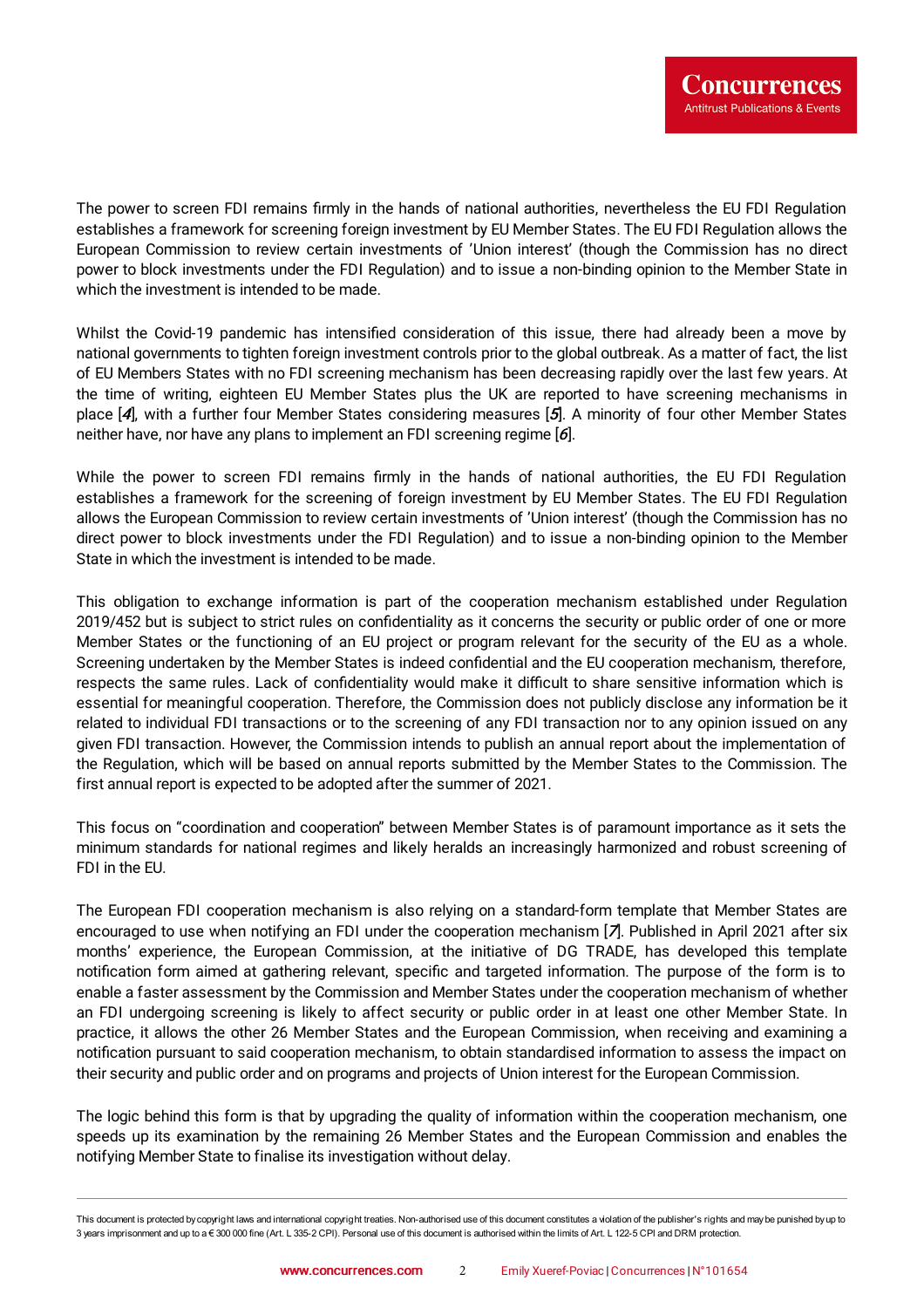<span id="page-2-0"></span>As a follow-up, on 5 May 2021, the European Commission proposed new legislation to take measures against market-distorting subsidies from foreign governments [[8](#page-5-5)]. This is an attempt to address a perceived failure of public procurement and trade defence mechanisms under current EU antitrust, merger control, state aid law and even national FDI regulations. Under this legislation, the Commission would be empowered to intervene in takeovers of EU companies or public procurement bids when they are supported by state subsidies from third countries. In particular, it would create a new filing obligation and would give the Commission exclusive competence to assess the existence of distortive foreign subsidies in transactions and public tender bids. In practice, the proposed legislation would introduce an obligation for companies that have received foreign subsidies to notify M&A deals and bids submitted in public procurement procedures. This proposal for a Regulation on foreign subsidies distorting the internal market will be submitted to the European Parliament and Council, which will have to approve it before it can be implemented, a process not expected to be concluded before late 2022.

#### 2. National trends: Tightening the foreign investment net

Changes are happening quickly as governments seek to protect critical industries without deterring foreign investment more generally.

In particular, over the last few months, several Member States have reviewed their screening mechanisms, or adopted specific new mechanisms to cover investments in new sectors such as healthcare and biotechs. Other countries, such as France, Italy or Spain, adopted temporary regimes to ensure the protection of their national interests in the aftermath of the Covid-19 pandemic.

In France, the French government tightened its control by extending until 31 December 2021 the lowered 10% threshold for screening non-EU investments in listed French companies that were put in place during the Covid-19 pandemic and which was due to expire at year-end 2020. In addition, the French Minister of Economy publicly tightened its position as it issued two negative decisions over the last few months that made headlines even if such formal vetoes remain extremely rare. In the context of the interest shown by the American Teledyne in the French company Photonis, specialised in night vision systems, the French Ministry at first verbally opposed any agreement, before discussions continued throughout summer 2020. The discussions had reached a point where the following conditions were imposed by the Ministry, (i) the taking of a 10% minority stake in Photonis by the French sovereign investment fund Bpifrance, accompanied by a veto right regarding the operations and management of Photonis' European businesses in France and the Netherlands and (ii) the establishment of an internal security committee including representatives of the French Ministry of the Armed Forces and the French Ministry of the Economy and Finance, who would not only have veto rights but would also filter information in order to limit the transfer of strategic data to Teledyne. Nevertheless, ultimately those discussions came to an end with the formal prohibition by the French State at the end of last year. The other negative decision was issued more recently, in January 2021. The French Ministry of Economy vetoed Canadian retailer Couche-Tard's buy-out of Carrefour, in the name of French food sovereignty, illustrating the topicality of control of foreign investments. For dealmakers, those veto decisions set the high-water mark in a rising tide of protectionism and are a signal of stronger protection of French companies from non-European investors, even for close economic partners of France such as the United States or Canada.

<span id="page-2-1"></span>In Germany, following several changes to German foreign investment rules in 2020, the German Ministry for Economic Affairs and Energy (Bundeswirtschaftsministerium) continued tightening the German FDI net and published a 17th amendment to the German Foreign Investment Regulation (Außenwirtschaftsverordnung – "AWV"), which came into force on 1 May 2021 [[9](#page-5-6)]. Under the new rules, 16 additional industries have been included in the AWV's scope. In addition, further types of transactions, e.g. increase of existing voting rights exceeding

This document is protected by copyright laws and international copyright treaties. Non-authorised use of this document constitutes a violation of the publisher's rights and maybe punished byup to 3 years imprisonment and up to a € 300 000 fine (Art. L 335-2 CPI). Personal use of this document is authorised within the limits of Art. L 122-5 CPI and DRM protection.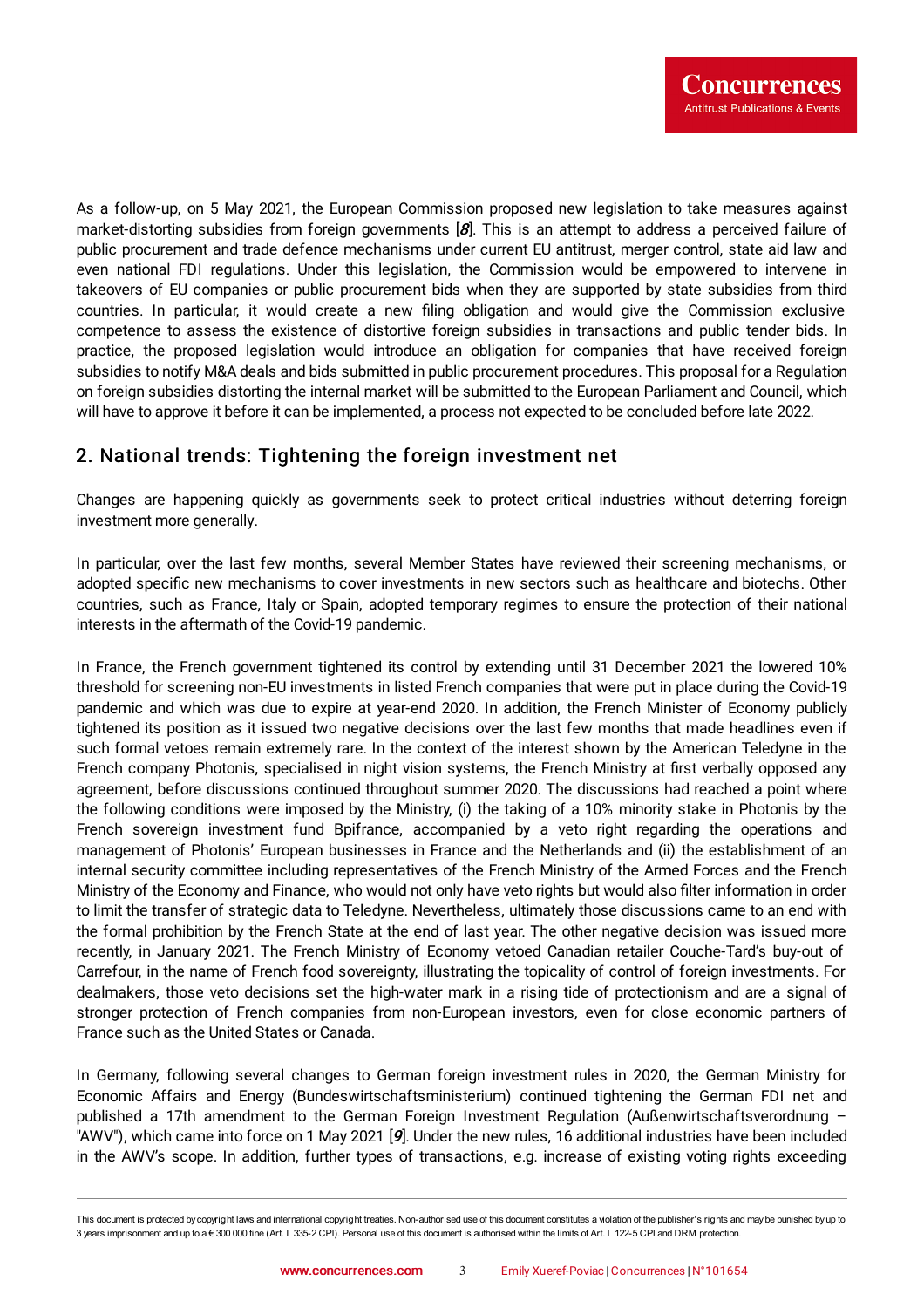certain thresholds or the acquisition of certain corporate governance rights, are subject to foreign investment scrutiny as well. Those recent changes follow an ongoing trend in Germany whereby the German Authority has demonstrated its mounting willingness to step in and protect what it perceives to be its national interests. Indeed, end of last year, on 2 December 2020, the German government prohibited the acquisition of German company IMST GmbH, Kamp-Lintfort, by a Chinese investor. This was the second high-profile prohibition decision issued by the German government under FDI regulation [[10](#page-5-7)].

<span id="page-3-0"></span>In Italy, new notification requirements were introduced following the Covid-19 pandemic and are intended to remain in force until at least 31 December 2021. They cover EU investors acquiring control over companies in certain sensitive sectors (other than defence and national security) and non-EU investors acquiring 10% or more of the capital of entities identified as strategic pursuant to a recent Prime Minister's Decree which entered into force on 14 January 2021 (D.P.C.M. 179/2020). The Decree extended the scope of Italian FDI regulation provided that the overall value of the investment is equal to or greater than EUR 1 million.

In Spain, among the many measures that the Spanish Government has adopted as a result of the declaration of the state of emergency, one that stands out was the transitional rule that was initially implemented until 30 June 2021 (and which has since been extended until 31 December 2021) which requires authorisation to be obtained for certain investments by residents of other EU and the European Free Trade Association ('EFTA') countries. This is an additional regime additional to the one introduced during the first state of emergency in 2020 for investments by non-EU/EFTA residents. In Spain, the need for authorisation for foreign investment is now the norm, when it had previously only been required exceptionally, for very specific sectors, when carried out by residents of countries outside the EU and EFTA [[11](#page-6-0)].

<span id="page-3-2"></span><span id="page-3-1"></span>Last but not least, the UK government has been catching up with its international peers. Whilst the UK has had a public interest regime in force for nearly twenty years, the UK Government could only intervene on national security grounds in deals that fell within the scope of the UK's merger control regime (and under the jurisdiction of the UK Competition and Markets Authority) and investments in the defence sector. The UK Government announced on 20 July 2021 that the substantive provisions of the new National Security and Investment Act  $[12]$  $[12]$  $[12]$  is expected to enter fully in force on 4 January 2022. The Act will introduce a framework that requires mandatory notification and approval for acquisitions of shares above 25%, 50%, and 75% in entities in certain sensitive sectors. The definitions of the 17 sensitive sectors (which are still in draft) are also quite broad, which allows a range of investments to be caught. The government will also have the right to call in for review on national security grounds acquisitions of material influence over either assets or shares in any sector for up to 5 years from completion, including where deals complete after 12 November 2020 but before full commencement of the Act, such that voluntary notifications might be appropriate in certain cases.

#### 3. FDI has featured increasingly on the radar for cross-border M&A

Whilst a few years ago, FDI screening had limited implications for M&A transactions as its impact was generally limited to investments in the defence sector or in critical infrastructure, foreign investment control has now become a major issue in M&A transactions, introducing a new dynamic of negotiation with investors. As with merger control, the risk of a foreign investment control review is no longer an exception and must be taken into account both in terms of the certainty of the transaction and of the timing of its completion. In this respect, the due diligence stage now plays a key role in securing foreign investment issues given even low minority shareholdings can trigger the application of FDI rules, as can contractual arrangements, other rights, and acquisitions of assets.

This document is protected by copyright laws and international copyright treaties. Non-authorised use of this document constitutes a violation of the publisher's rights and maybe punished byup to 3 years imprisonment and up to a € 300 000 fine (Art. L 335-2 CPI). Personal use of this document is authorised within the limits of Art. L 122-5 CPI and DRM protection.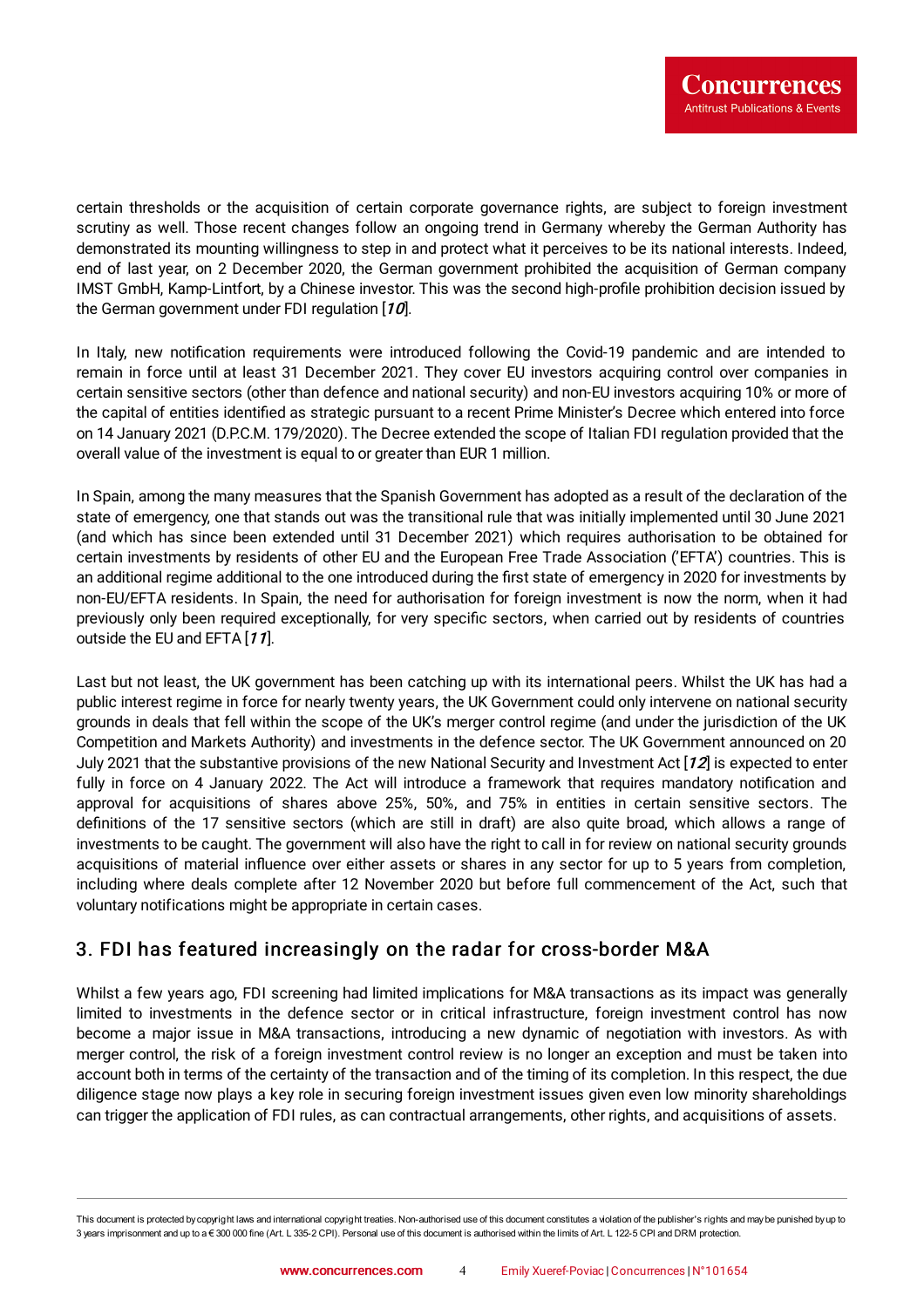When planning an M&A transaction, FDI filings need to be considered alongside competition-based merger control rules. In addition, parties should bear in mind that governments have a greater degree of discretion under FDI regimes for making substantive interventions compared to other regulatory processes, as FDI regulatory reviews are more at risk of politicisation. There is also generally less transparency, with fewer publicly available precedents, and less guidance. The result is a degree of uncertainty that needs to be factored into the overall deal risk. This means that the parties may need to seek prior authorisation, as early as the due diligence phase, and to treat the need for such prior authorisation as a condition precedent to the completion of their contractual arrangements. In practice, a preliminary multi-jurisdictional analysis will need to be carried out in order to identify the various jurisdictions likely to apply foreign investment control and to impact the global transaction, very much as parties do for screening their merger control obligations.

Since, under the existing FDI regimes, Member States have powers to ban certain investments or ask for mitigating measures, if it is established that an investment is likely to affect security or public order, it is now even more critical to anticipate the FDI risk in cross-border M&A transactions.

As with other regulatory approval requirements, where a transaction falls under one or more FDI regimes, there will be implications for the deal timetable. Reviews can take a number of months and, where transactions are subject to mandatory prior notification, this will prevent closing of the transaction even in circumstances where there are no substantive national security concerns. Early engagement on potential FDI notification obligations can help to mitigate the impact.

Given the aim of governments to preserve domestic capacities and prevent what they consider to be predatory acquisitions, investors should consider early in the process whether there are specific assurances or commitments that they might be willing to offer in appropriate circumstances. These might, for instance, include maintaining domestic production capacity; protecting domestic R&D; maintaining domestic jobs.

Where time is of the essence, parties may need to structure the transaction such that the deal can go ahead with certain parts of the target held separate in those countries where more time is needed from an FDI point of view.

Note from the Editors: although the e-Competitions editors are doing their best to build a comprehensive set of the leading EU and national antitrust cases, the completeness of the database cannot be guaranteed. The present foreword seeks to provide readers with a view of the existing trends based primarily on cases reported in e-Competitions. Readers are welcome to bring any other relevant cases to the attention of the editors.

<span id="page-4-0"></span>[[1](#page-0-0)] See Christian Ahlborn, Christoph Barth and [David-Julien](https://www.concurrences.com/en/bulletin/special-issues/foreign-direct-investment-en/foreign-investment-an-overview-of-eu-and-national-case-law-98126) dos Santos Goncalves, Foreign investment: An overview of EU and national case law, 17 December 2020, e-Competitions Foreign Investment, Antitrust Case Laws e-Bulletin, Art. N° <sup>98126</sup>.

<span id="page-4-1"></span>[[2](#page-0-1)] We are grateful for the contributions by our colleagues Dimitri Slobodenjuk, Caroline Scholke (Germany), Laura Tresoldi (Italy), Carme Briera (Spain) and Chandralekha Ghosh (United  $Kingdom)$  to this article.

This document is protected by copyright laws and international copyright treaties. Non-authorised use of this document constitutes a violation of the publisher's rights and maybe punished byup to 3 years imprisonment and up to a € 300 000 fine (Art. L 335-2 CPI). Personal use of this document is authorised within the limits of Art. L 122-5 CPI and DRM protection.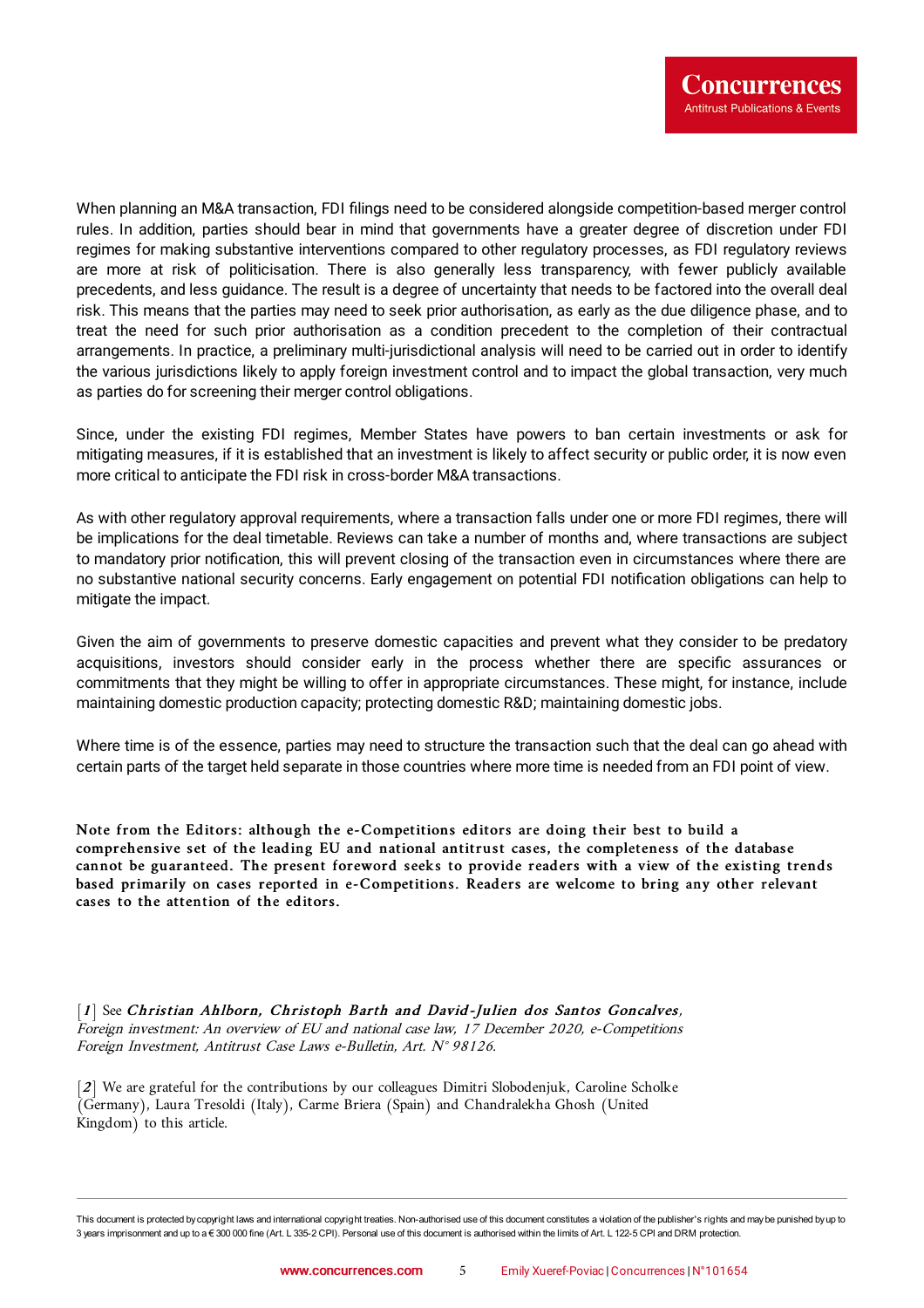<span id="page-5-0"></span>[[3](#page-0-2)] See also [https://www.cliffordchance.com/briefings/2020/10/eu-foreign-investment](https://www.cliffordchance.com/briefings/2020/10/eu-foreign-investment-screening-regulation-takes-effect--a-high-.html)screening- [regulation](https://www.cliffordchance.com/briefings/2020/10/eu-foreign-investment-screening-regulation-takes-effect--a-high-.html) -takes-effect-a-high-.html .

<span id="page-5-1"></span>[[4](#page-1-0)] DG Trade maintains an up-to-date list of Member State schemes at

[https://trade.ec.europa.eu/doclib/docs/2019/june/tradoc\\_157946.pdf](https://trade.ec.europa.eu/doclib/docs/2019/june/tradoc_157946.pdf) . Amendments to the Swedish Protective Security Act (Sw. Säkerhetsskyddslagen) entered into force on 1 January 2021 and these changes establish a screening system concerning the sale of certain security-sensitive activities. Since the new screening system specifically targets activities that are sensitive to Swedish security interests, it should be considered narrower than a FDI screening mechanism which would target FDI more broadly.

<span id="page-5-2"></span>[[5](#page-1-1)] Belgium, Estonia, Ireland, and Luxembourg.

<span id="page-5-3"></span>[[6](#page-1-2)] Bulgaria, Croatia, Cyprus, and Greece.

<span id="page-5-4"></span>[[7](#page-1-3)] See [https://trade.ec.europa.eu/doclib/docs/2021/april/tradoc\\_159530.pdf](https://trade.ec.europa.eu/doclib/docs/2021/april/tradoc_159530.pdf) ...

<span id="page-5-5"></span>[[8](#page-2-0)] See Merit Olthoff, Vanessa van Weelden, Andreas Von Bonin, The EU Commission publishes the results of its consultation on foreign subsidies, 23 September 2020, [e-Competitions](https://www.concurrences.com/en/bulletin/news-issues/may-2021/the-eu-commission-adopts-a-proposal-for-a-regulation-to-combat-distortions-of) September 2020, Art.  $N^{\circ}$  97798 and see Jay Modrall, The EU Commission adopts a proposal for <sup>a</sup> regulation to combat distortions of competition caused by subsidies granted by non-EU states, 5 mai 2021, e-Competitions May 2021, Art. N° <sup>100780</sup> ; Françoise Labrousse, Bernard Amory, Renato Antonini, Charles de Navacelle, Kaarli Harry Eichhorn, Eva Monard, The EU Commission adopts <sup>a</sup> proposal for regulation on foreign subsidies that might be distorting the internal market, 5 May 2021, [e-Competitions](https://www.concurrences.com/en/bulletin/news-issues/may-2021/the-eu-commission-adopts-a-proposal-for-regulation-on-foreign-subsidies-that) May 2021, Art. N° 100983; European Commission, The EU Commission adopts a white paper on foreign subsidies in the single market, <sup>17</sup> June 2020, e-Competitions June 2020, Art. N° <sup>95506</sup>.

<span id="page-5-6"></span>[[9](#page-2-1)] The latest amendments extend the mandatory filing requirement to 16 additional industries increasing the number of sensitive sectors from 11 to 27, including certain areas of earth remote sensing systems, artificial intelligence (AI), autonomous driving or flying, industrial robots, semiconductors, cybersecurity, aeronautical/aerospace, nuclear technology, quantum technology, additive manufacturing (3D printing), network technologies, smart meter gateways, information and communication technology, critical raw materials, secret patents and agricultural real estate. See also : [https://www.cliffordchance.com/briefings/2021/05/german-foreign-investment-control](https://www.cliffordchance.com/briefings/2021/05/german-foreign-investment-control-tightened-again---may-2021.html)tightened-again---may-2021.html .

<span id="page-5-7"></span>[[10](#page-3-0)] See Peter D. Camesasca, Horst Henschen, Martin Juhasz, The German Government prohibits the acquisition of <sup>a</sup> telecommunication company by <sup>a</sup> Chinese buyer under the foreign direct investment rules (IMST / Addsino), <sup>2</sup> décembre 2020, [e-Competitions](https://www.concurrences.com/en/bulletin/news-issues/december-2020/the-german-government-prohibits-the-acquisition-of-a-telecommunication-company) December 2020, Art. N° <sup>98214</sup> ; Falk Schöning, Sebastian Faust, Stefan Kirwitzke, The German Government prohibits the acquisition of <sup>a</sup> communications technology company by <sup>a</sup> Chinese communication product manufacturer (IMST / Addsino), <sup>2</sup> December 2020, e-Competitions December 2020, Art.  $N^{\circ}$  99246; Laura [Lehoczky-Deckers,](https://www.concurrences.com/en/bulletin/news-issues/december-2020/the-german-government-prohibits-the-acquisition-of-a-communications-technology) The German Government prohibits the acquisition of a telecommunications company by <sup>a</sup> Chinese industrial group on the basis of the foreign trade and payments ordinance (IMST / Addsino), <sup>2</sup> December 2020, e-Competitions December 2020, Art. N° <sup>98572</sup>.

[[11](#page-3-1)] See Rafael Baena, Pablo Velasco, The Spanish Government enacts a foreign direct investments mechanism, <sup>17</sup> November 2020, [e-Competitions](https://www.concurrences.com/en/bulletin/news-issues/november-2020/the-spanish-government-enacts-a-foreign-direct-investments-mechanism) November 2020, Art. N° <sup>98249</sup> ; Casto [Gonzalez-Paramo,](https://www.concurrences.com/en/bulletin/news-issues/november-2020/the-spanish-government-approves-the-reform-of-the-legal-regime-that-establishes) Alfredo Gómez Álvarez, David Antón, The Spanish Government approves the reform of the legal regime that establishes <sup>a</sup> screening regime for certain

This document is protected by copyright laws and international copyright treaties. Non-authorised use of this document constitutes a violation of the publisher's rights and maybe punished byup to 3 years imprisonment and up to a € 300 000 fine (Art. L 335-2 CPI). Personal use of this document is authorised within the limits of Art. L 122-5 CPI and DRM protection.